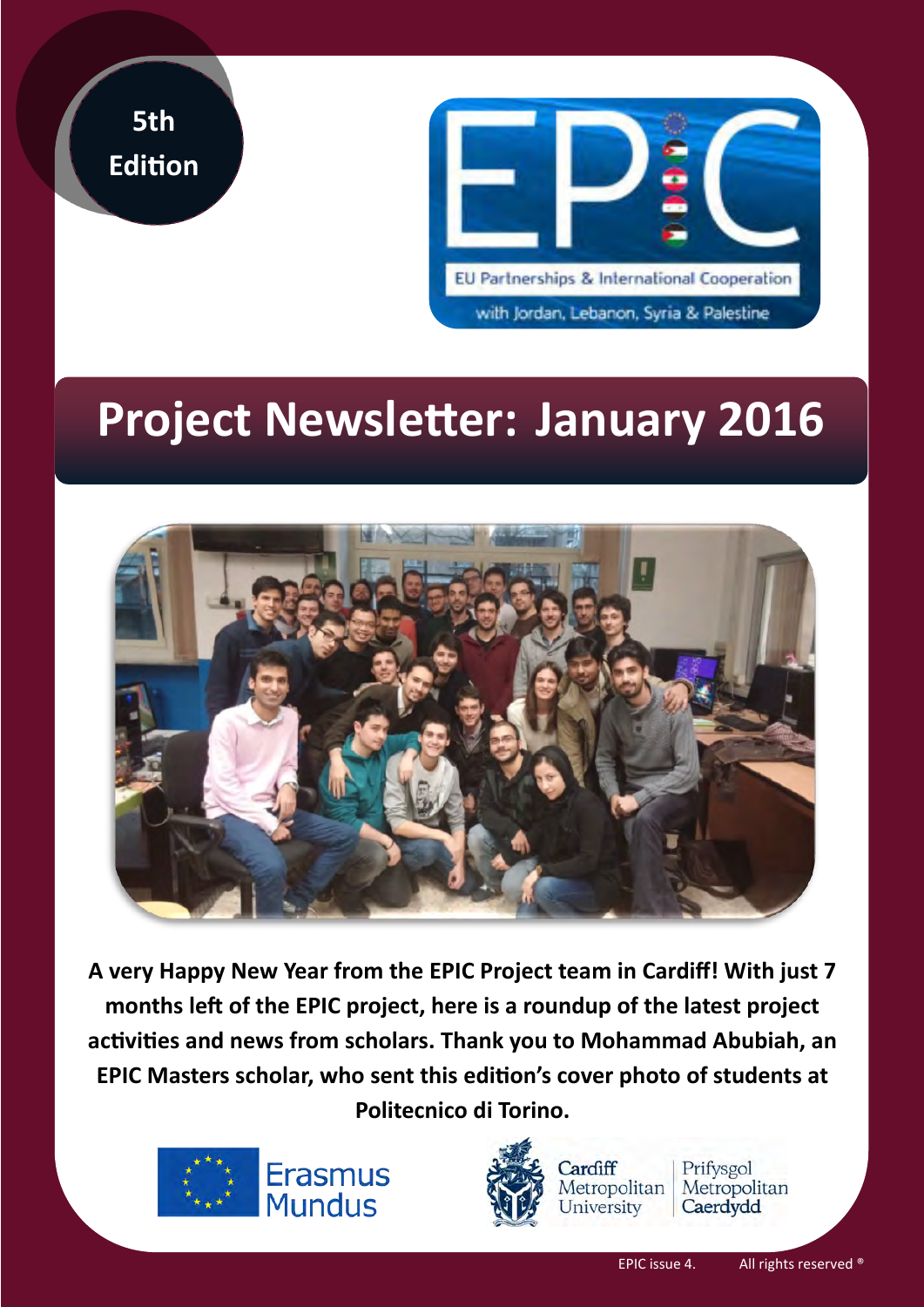

#### **Staff scholars – we need your help!**

We still have 18 staff left to mobilise. Most of these scholars have provided us with dates for their scholarships but there are still scholars who haven't yet done this. Please encourage staff to provide dates for their mobility as soon as possible. If you are unable to contact a scholar or have a drop out, we would be grateful if you could advise us at the earliest opportunity so that we have time to replace them if necessary. We still have staff on the reserve list who could benefit from a scholarship in the event of any dropouts.

If you need more information on whether your university still has any staff to mobilise, please contact Lara at epic@cardiffmet.ac.uk who can provide up to date lists.



#### **Current overall status of the EPIC project's scholars.**





Prifysgol Metropolitan Caerdydd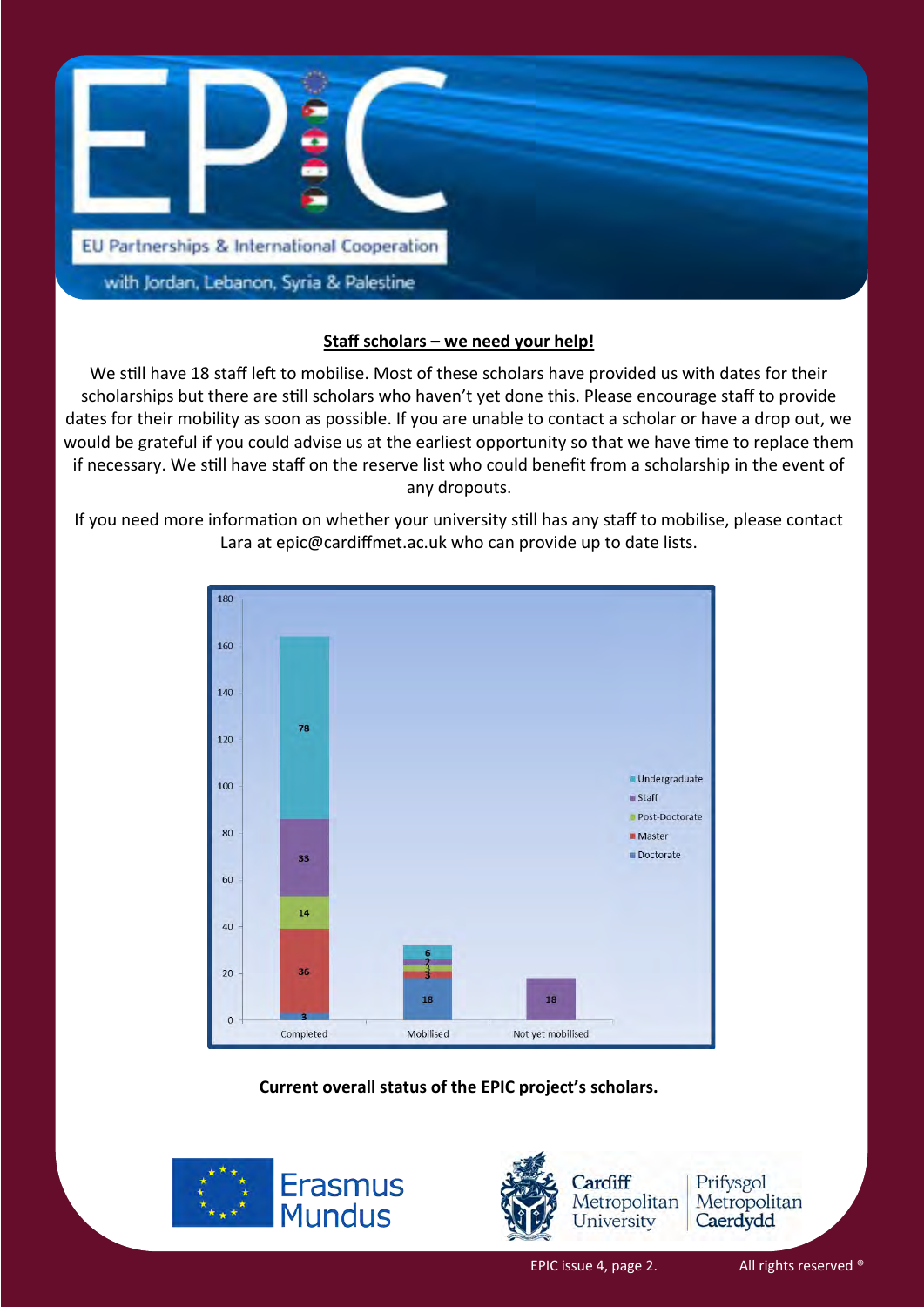

with Jordan, Lebanon, Syria & Palestine

## **Questionnaires**

In preparation for the Final Report that we must submit to EACEA in September 2016, we will soon be sending out questionnaires to scholars who have completed mobility and also those still mobilised.

We will contact all universities to confirm when the questionnaires have been sent out to scholars - we would then appreciate your assistance in encouraging scholars to complete these as their feedback is vital to the Report!

The scholar questionnaires will be followed by a Partner Questionnaire for universities to complete in the Spring.

## **Dissemination booklet**

As part of our commitment towards the sustainability and dissemination of the EPIC Project, we will be putting together a Dissemination Booklet which will detail highlights of the project since its inception and its impact on the regions involved, partners institutions and grantees.

We will dedicate a page to each partner university focusing on the University and its EPIC local coordinating team and the University's participation in the EPIC Project. In order to help us compile this, we have requested that you provide us with a paragraph detailing your experience of the EPIC Project as a partner that we can include in this booklet

If you have not already emailed your quote to epic@cardiffmet.ac.uk , please do so as soon as possible so that we can start creating the booklet.





Prifysgol Metropolitan Caerdydd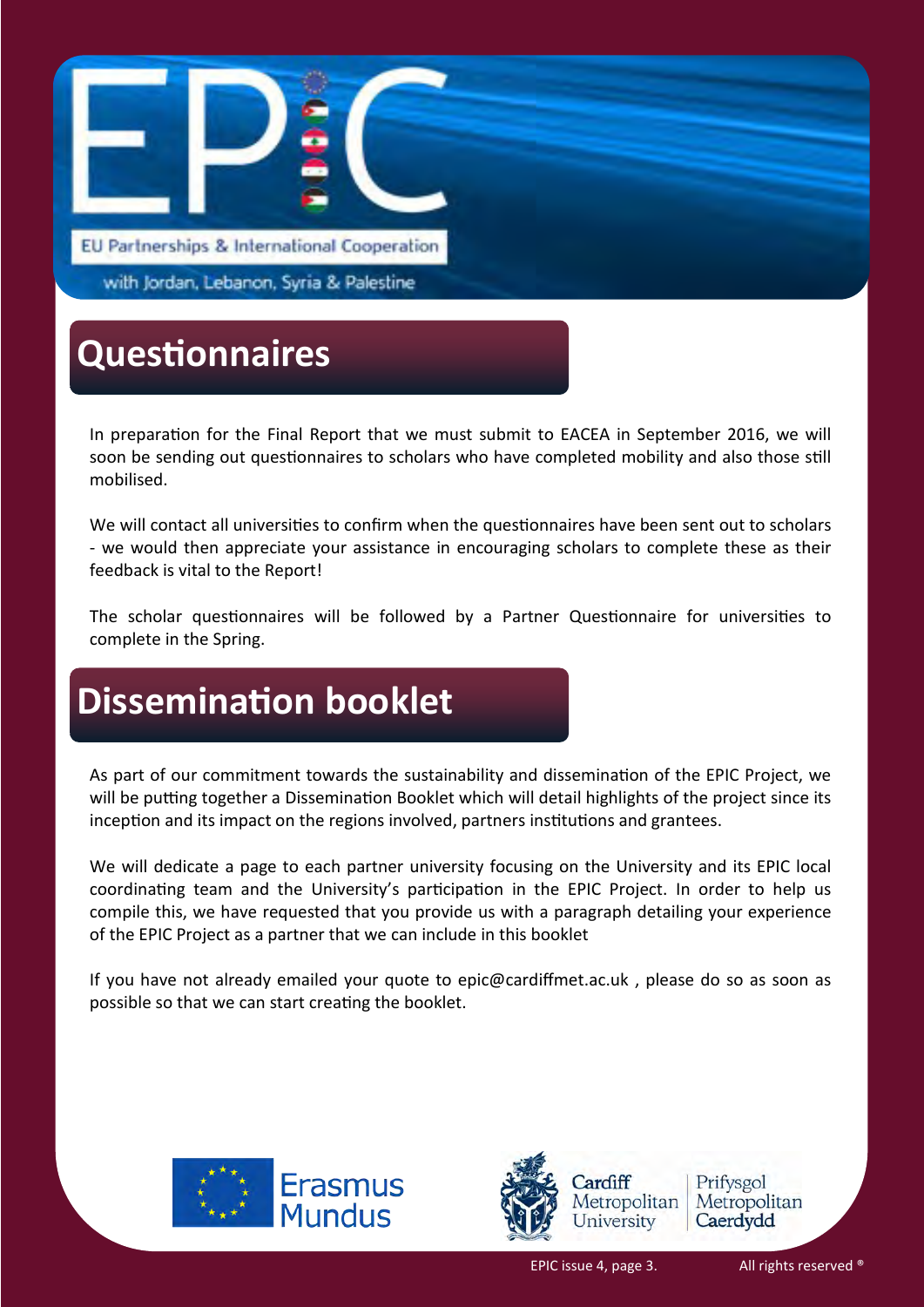

EU Partnerships & International Cooperation

with Jordan, Lebanon, Syria & Palestine

### **Scholar experiences**

"I had an amazing time here in Italy, it was both instructive and interesting. I also met many fantastic students and people from all over the world and especially from Italy were they helped me a lot to make my stay very easy and comfortable. I had the chance to travel around in Italy

and in Europe in general during the holidays . It was an adventure and great experience for me to see different countries and cites. Needless to say, this was the most valuable chance in my life as a student, so thanks to everyone who gave me this chance, and special thanks to EPIC -Erasmus and to my home and host universities." **Mohammad Abubiah from Palestine recently completed a Masters qualification at Politecnico di Torino.** 





"During my stay IRO organized three events I participated in. The first one was a trip to Bekaa valley for international students at USJ. During this event I had a chance to meet the students coming from different countries, talk with them, compare their opinions about the way the exchange programs are organised with the opinions of students participating in Erasmus Mundus program I am working for." **Anna Zakrewska from Poland spent her staff mobility at University St. Joseph, Beirut.** 





Cardiff Metropolitan University

Prifysgol Metropolitan Caerdydd

EPIC issue 4, page 5. All rights reserved ®